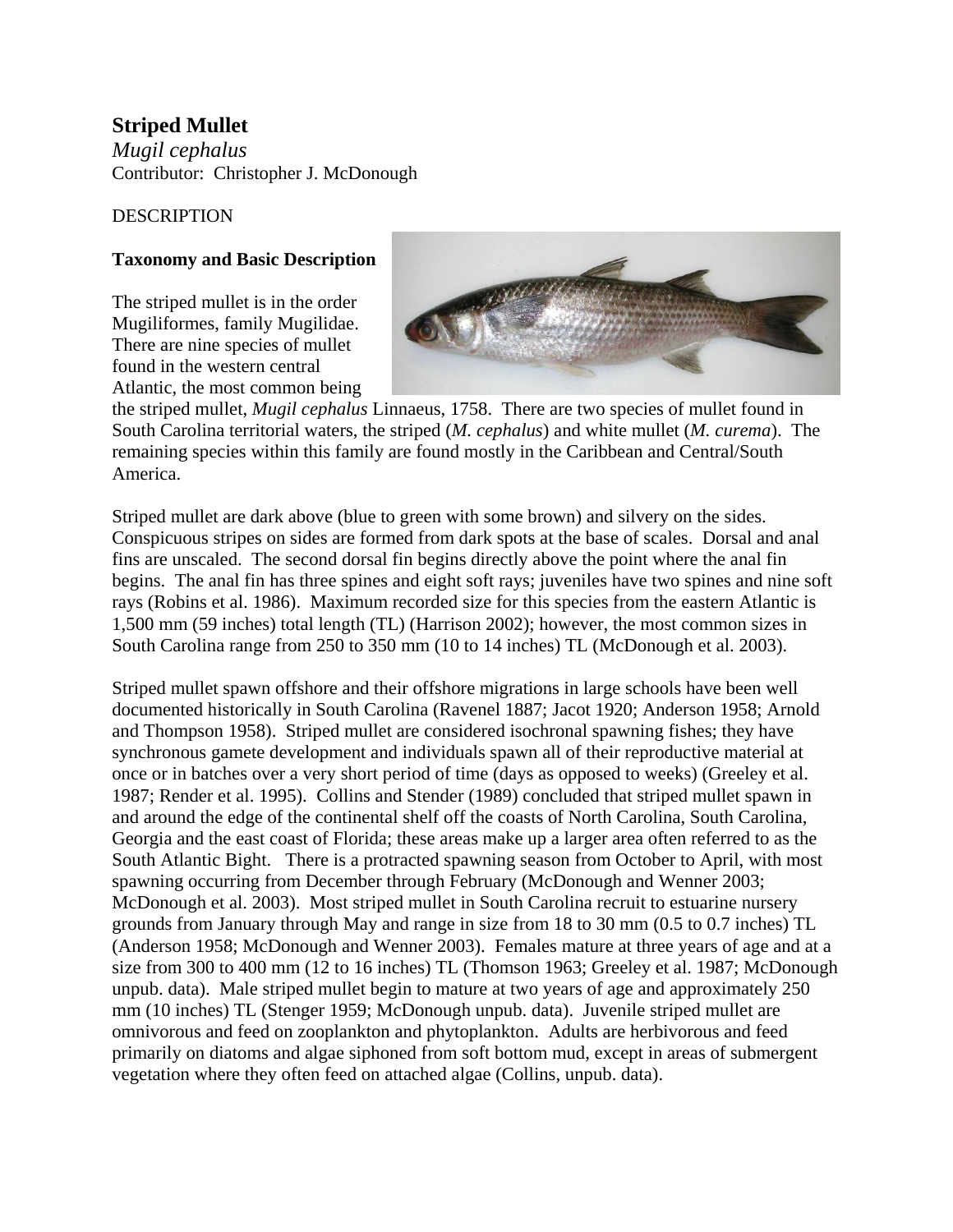#### **Status**

The striped mullet is not listed as either an endangered or threatened species in any state in the southeastern United States. Striped mullet are a commercially important fish throughout the world for both fisheries and aquaculture purposes. In the southeastern United States, there are significant commercial fisheries for striped mullet in North Carolina and Florida, and in all of the Gulf Coast states (a wholesale landings value of 38.2 million dollars for 1994 to 1998) (NMFS, 2001).



Striped mullet are also one of the most important forage fishes in the estuaries of the southeast and represent a significant food source to upper level piscivores (Wenner et al. 1990). Because striped mullet are ubiquitous throughout the estuaries of South Carolina and provides an important food resource for many recreationally important finfish species, the species is an excellent candidate as an indicator species for the relative health of finfish in South Carolina's estuaries.

#### POPULATION DISTRIBUTION AND SIZE

The striped mullet is distributed worldwide between latitudes  $51^{\circ}$  N and  $42^{\circ}$  S, although it is less abundant in the tropics (Thompson 1963; Rossi et al. 1998; Harrison 2002). Striped mullet are euryhaline; they are able to tolerate the entire range of salinities from freshwater to oceanic water. As such, they can be found year round throughout the full range of estuarine salinities as well as freshwater in South Carolina (Jacot 1920; Anderson 1958). In many river basins, striped mullet have been documented hundreds of miles from marine habitats with their only apparent limitation being physical

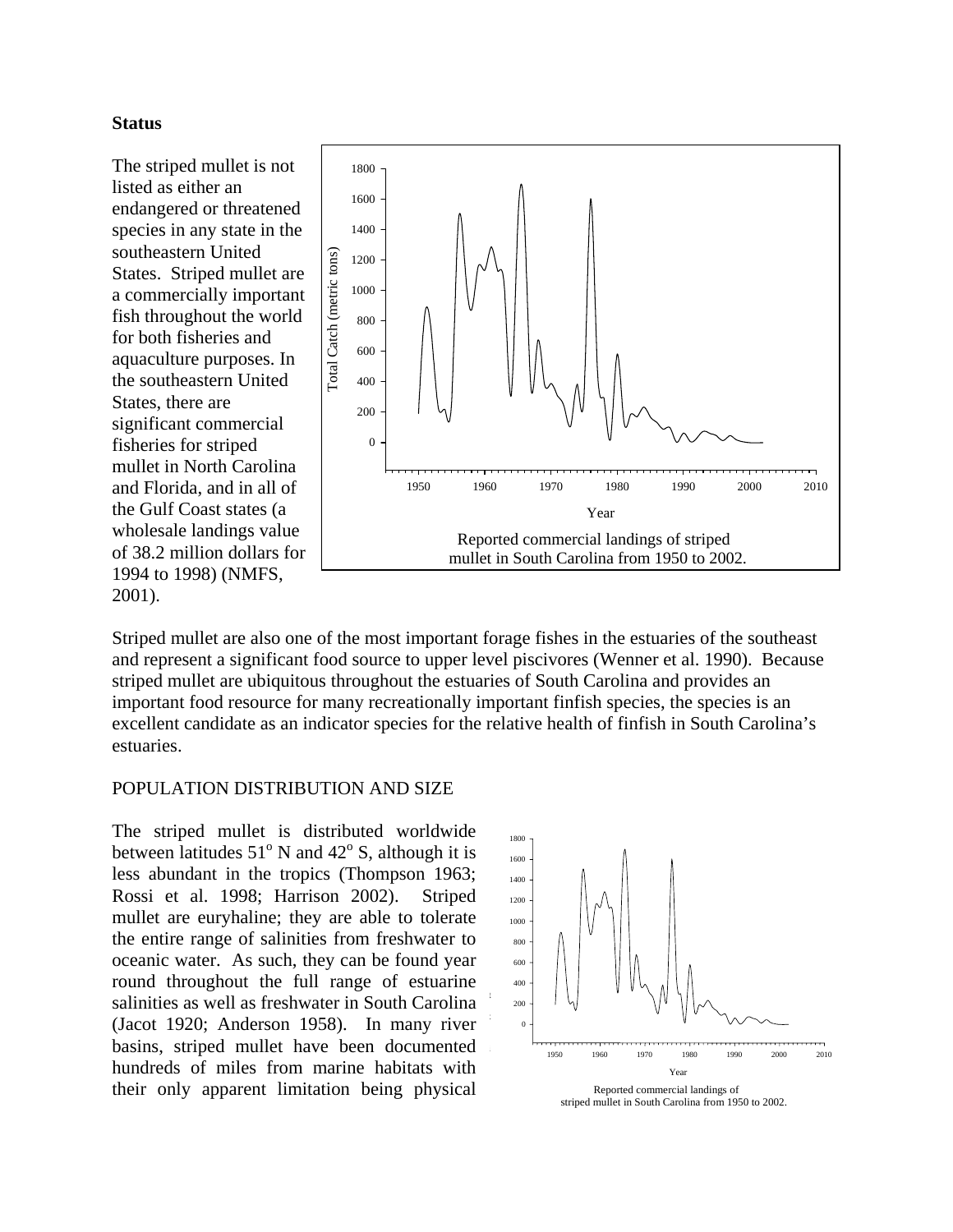barriers such as dams (Gunter 1938; Johnson and McClendon 1969). The population size of striped mullet in South Carolina is not known. The estimated annual mortality for each yearclass from 1989 through 1998, based upon SCDNR surveys, suggested only slight annual variations (McDonough, unpub. data), which indicated a relatively stable population. This cohort-specific annual mortality rate is simply the annual percentage of each year-class that dies due to either natural or fishing mortality.

## HABITAT AND NATURAL COMMUNITY REQUIREMENTS

Striped mullet are found in most habitats throughout South Carolina estuaries including mud flats, oyster bar, salt marsh, submerged aquatic vegetation beds, reservoirs, tidal freshwater and riverine environments. Striped mullet in South Carolina prefer salinities less than 18 parts per thousand (ppt), but are commonly found throughout the entire estuarine salinity range (McDonough & Wenner 2003; McDonough et al. 2003). Juveniles less than 40 mm (1.5 inches) TL prefer salinities greater than 18.0 ppt, while juveniles and adults greater than this size can be found throughout the entire estuarine salinity range (McDonough & Wenner 2003). Larger striped mullet (greater than 350 mm or 14 inches TL) are frequently found in low salinity brackish water (less than 5.0 ppt) and freshwater, but this is more likely due to capture methods rather than the actual distribution of larger striped mullet. Striped mullet may stratify by depth according to size with the larger individuals moving into deeper water habitats, particularly in winter (Whitfield and Blaber 1978; Chubb et al. 1981). However, during the spawning migration, particularly in November and December, larger, reproductively developing striped mullet are seen in greater numbers closer to the mouth of most estuaries in high salinity habitats (McDonough et al., 2003).

#### **CHALLENGES**

There is currently a lack of information on population size and distribution of striped mullet in South Carolina. Striped mullet feed primarily on soft mud and other detritus. Therefore, spot may be adversely affected by contaminants (organics, pesticides, and heavy metals) that settle from the water column or become bound to sediment since their feeding strategy offers a vector for these contaminants to enter the food chain. While these types of contaminants are not currently considered a direct threat to striped mullet as a species, they could pose a threat in highly contaminated areas where bioaccumulation up the food chain may have an effect on gamefish, birds, and human health through direct consumption.

#### CONSERVATION ACCOMPLISHMENTS

South Carolina currently has no significant commercial striped mullet fishery, primarily due to gear restrictions and a lack of interest by commercial fishermen. Long term commercial catch statistics show a significant decrease in the commercial landings of striped mullet in South Carolina since 1982. Although limited inshore net bans were instituted in the 1950's, these regulations primarily targeted the trawl fishery, and the use of seines, gill nets, and stop nets accounted for most of the commercial catch up until the complete inshore net ban in 1986 (NMFS 2001).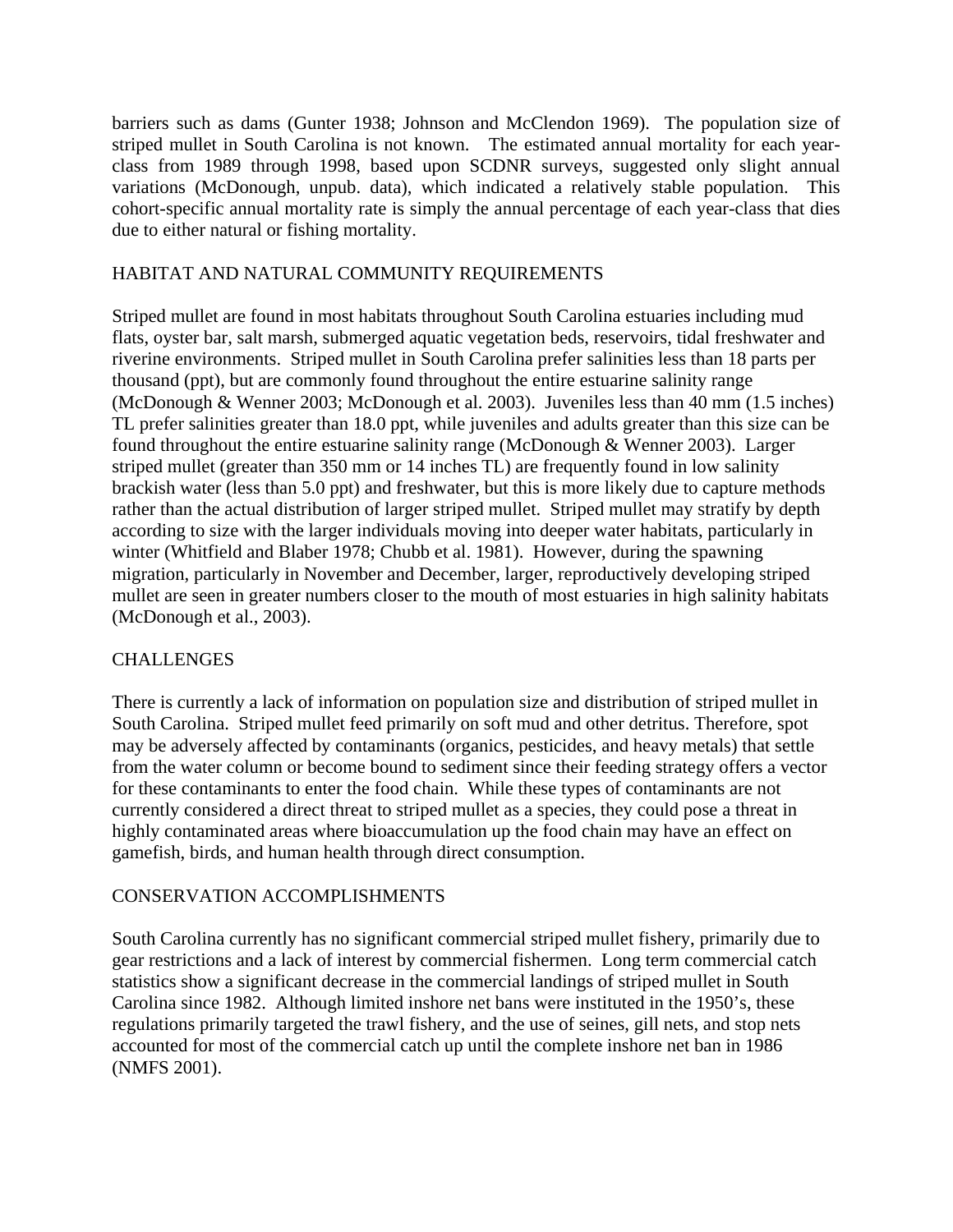#### CONSERVATION RECOMMENDATIONS

- Study basic biological aspects of striped bullet ecology such as population size and reproduction.
- Determine seasonal movement and distribution of striped mullet in tidal freshwater systems by initiating a tagging project.
- Determine the level of contaminants (organics, pesticides, and heavy metals) found in striped mullet as well as the sediments in the areas in which they are caught. Relate that to the potential effects of bioaccumulation in predators.
- Protect water quality in marine ecosystems by encouraging municipalities to use Best Management Practices (BMPs) to reduce runoff from highways, agricultural fields and housing developments.
- Plan development based on sound terrestrial and estuarine ecology that takes into consideration all factors that will affect the long-term health of the estuary ecosystem.
- Identify the origin of nonpoint source pollution and specific point source pollution and develop plan of action to mitigate any negative effects to the affected aquatic systems.
- Improve BMPs in areas already impacted by nonpoint source pollution.
- Identify important or essential habitat types for different life stages of striped mullet and partner with other regulatory agencies (DHEC) to reduce impacts of development on these fish habitats.
- Partner with other state agencies in order to improve resource management at the whole estuary or drainage basin level using a more holistic ecological approach. Such restructuring should provide for greater regulatory authority in implementing migratory fish management plans.

#### MEASUREMENT OF SUCCESS

Currently, the striped mullet is a secure and abundant species. By learning more about this species and protecting the habitat upon which it depends, we can ensure that this important forage fish remains abundant. In addition, by monitoring striped mullet populations in response to environmental contaminants, South Carolina will be better able to detect problems and work to correct them more quickly.

#### LITERATURE CITED

- Anderson, W.W. 1958. Larval development, growth, and spawning of striped mullet (*Mugil cephalus*) along the south Atlantic coast of the United States. Fish. Bull. 58:501-519.
- Arnold, E.L. and J.R. Thompson. 1958. Offshore spawning of the striped mullet, *Mugil cephalus*, in the Gulf of Mexico. Copeia. 1958:130-132.
- Chubb, C.F., I.C. Potter, C.J. Grant, R.C.J. Lenanton, and J. Wallace. 1981. Age, structure, growth rates, and movements of sea mullet, *Mugil cephalus* L., and yellow eye mullet, *Aldrichetta forsteri* (Valenciennes), in the Swan-Avon river system, Western Australia. Austrail. J. Mar. Fresh. Res. 32:605-628.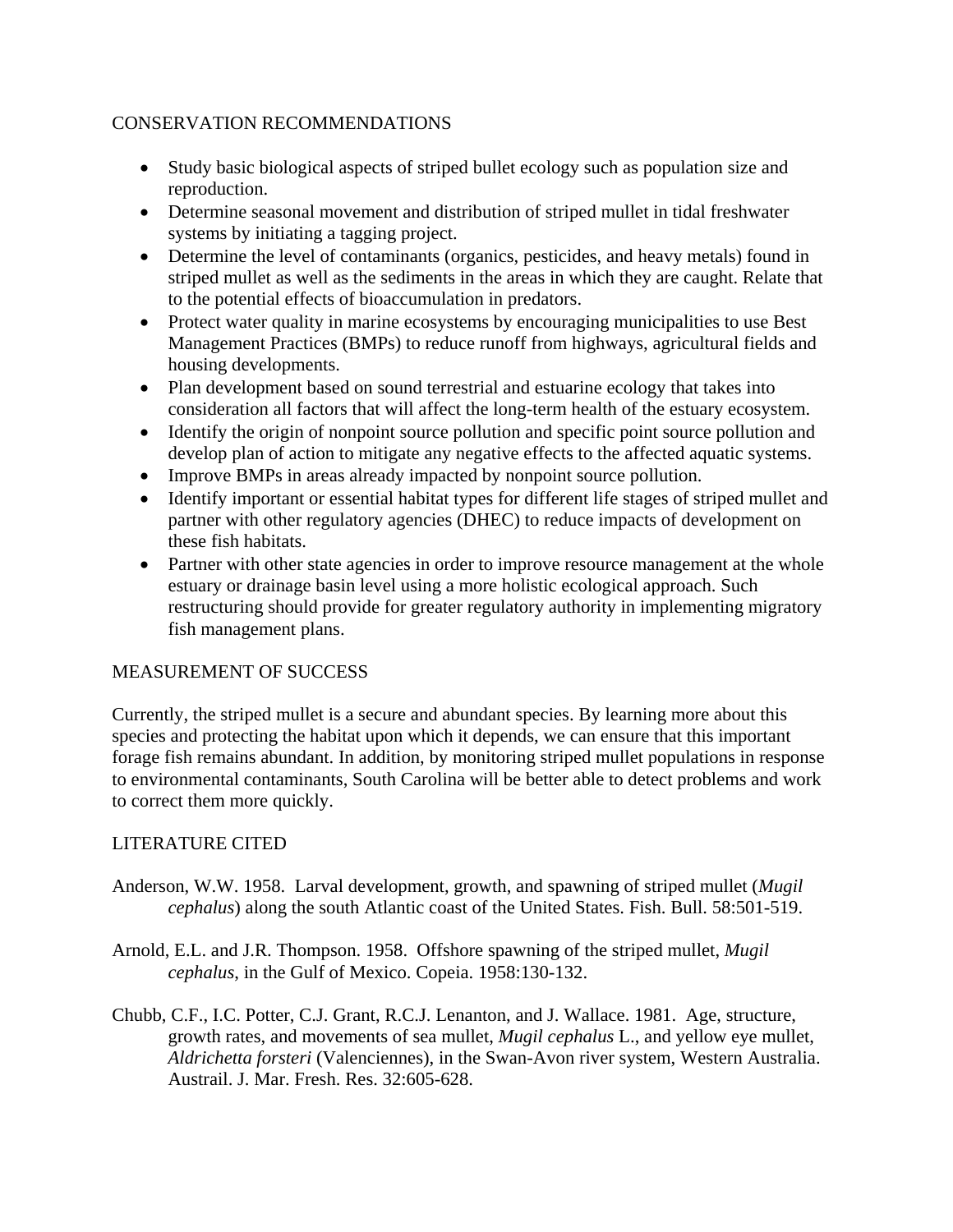- Collins, M.R. and B.W. Stender. 1989. Larval striped mullet (*Mugil cephalus*) and white mullet (*Mugil curema*) off the southeastern United States. Bull. Mar. Sci. 45(3):580- 589.
- Greeley, M.S., D.R. Calder and R.A. Wallace. 1987. Oocyte growth and development in the striped mullet, *Mugil cephalus*, during seasonal ovarian recrudescence: relationship to fecundity and size at maturity. Fish. Bull. 85:187-200.
- Gunter, G. 1938. Notes on invasion of fresh water by fishes of the Gulf of Mexico, with special reference to the Mississippi-Atchafalaya river system. Copeia. 1938(2):69-72.
- Harrison, I.J. 2002. Mugilidae: mullets. Pages 1071-1085. *In:* The living marine resources of the western central Atlantic. Volume 2. Bony fishes part 1 (Ascipenseridae to Grammatidae), K.E. Carpenter, editor. FAO Species Identification Guide for Fishery Purposes, American Society of Ichthyologists and Herpetologist Special Publication 5. Rome. 1373 pp.
- Jacot, A.P. 1920. Age, growth, and scale characters of the mullets, *Mugil cephalus* and *Mugil curema*. Trans. Amer. Fish. Soc. 39(3):199-229.
- Johnson, D.W. and E.L. McClendon. 1969. Differential distribution of the striped mullet *Mugil cephalus L.* Cal. Fish and Game. 55:138-139.
- McDonough, C.J. and C.A. Wenner. 2003. Growth, recruitment, and abundance of juvenile *Mugil cephalus* in South Carolina Estuaries. Fish. Bull. 101:343-357.
- McDonough, C.J., W.A. Roumillat and C.A. Wenner. 2003. Fecundity and spawning season of striped mullet (*Mugil cephalus* L.) in South Carolina estuaries. Fish. Bull. 101:822-834.
- National Marine Fisheries Service (NMFS). 2001. Statistics and Economics Division. Available: http://www.st.nmfs.gov/st1/index.html (Accessed January 2005).
- Ravenel, W. 1887. Information bearing upon the artificial propagation of mullet. US. Fish. Comm. Bull. 7:197-202.
- Render, J.H., B.A. Thompson, and R.L. Allen. 1987. Reproductive development of striped mullet in Louisiana estuarine waters with notes on the applicability of reproductive assessment methods for isochronal species. Trans. Amer. Fish. Soc. 124(1):26-36.
- Robins, C.R., G.C. Ray and J. Douglass. (eds.) 1986. Atlantic Coast Fishes. Houghton Mifflin Co. Boston, Massachusetts. 354 pp.
- Rossi, A.R., M. Capula, D. Crosetti, D.E. Campton and L. Sola. 1998. Genetic divergence and phylogenetic inferences in five species of Mugilidae (Pisces: Perciformes). Mar. Biol. 131:213-218.